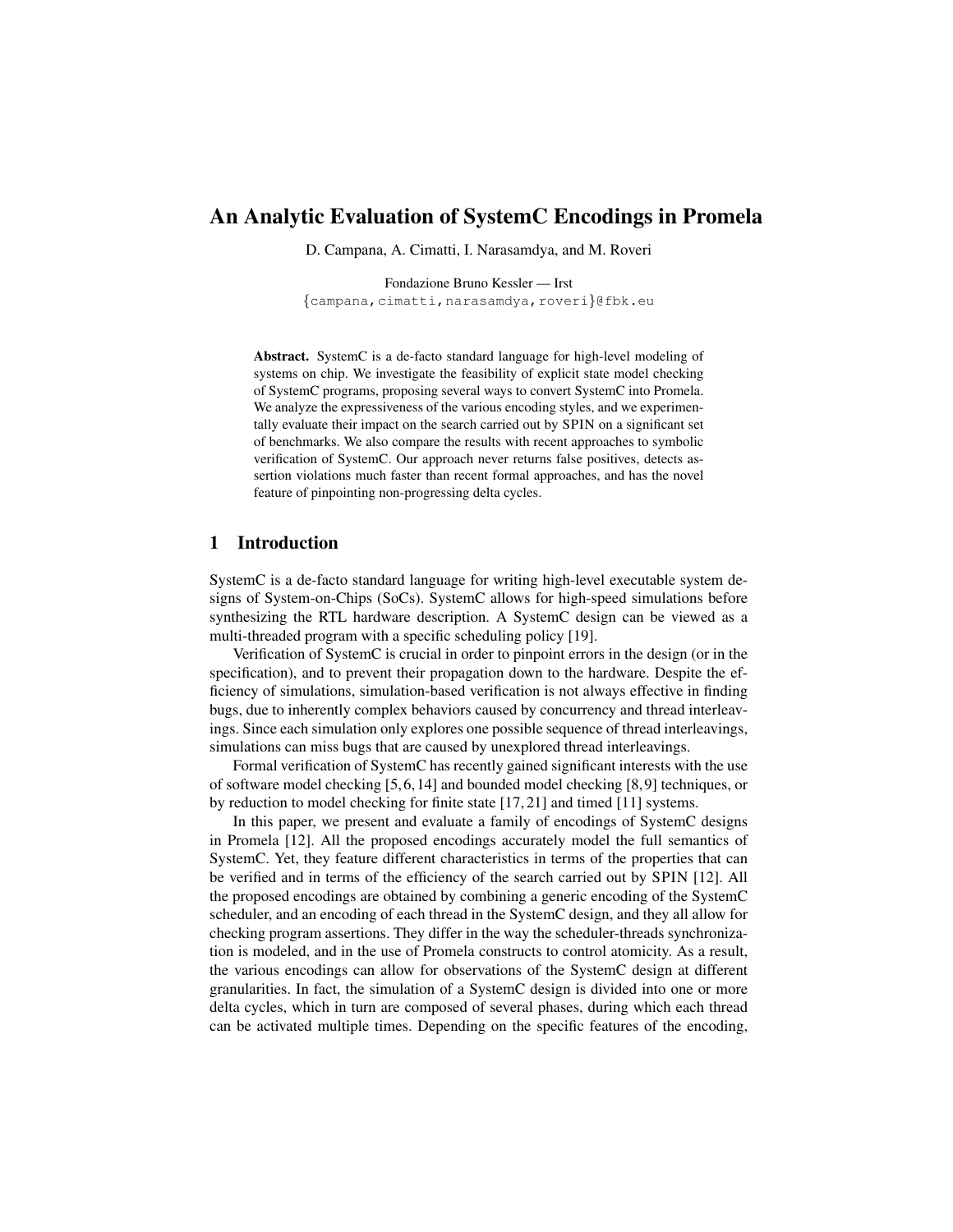there may be significant variations in the number of stored states and explored transitions during the search. The work in [21] also proposes a Promela encoding of SystemC designs, but the encoding covers only a subset of SystemC semantics.

Detection of the presence of non-progressing delta cycles is very important. Indeed, if a design shows a non-progressing delta cycle, then the design is not synthesizeable. Clearly it is impossible to verify that the SystemC design will eventually exit from every delta cycle using simulation. Our approach is also unique in the ability to check for the absence of non-progressing delta cycles in the SystemC design. This is made possible by the accurate encoding of the scheduler, and is carried out by reduction to checking the absence of non-progress cycles with SPIN.

We carry out a thorough investigation of the features of the various encodings, first analytically, and then experimentally. We have implemented the encodings in a tool called SC2PROMELA. The SPIN model checker is called with different modalities, to check for assertion violations and for the presence of non-progressing delta cycles. We conduct experiments with the encodings on a significant set of benchmarks taken and adapted from [6]. The results of experiments support the analytical conjectures in terms of the features of the search. Moreover, our techniques allow us to discover that some of the benchmarks used in [6] have non-progressing delta cycles.

The proposed approach is oriented to bug finding. In fact, all the encodings proposed in this paper exhibit under-approximations of SystemC designs. That is, we restrict the input values that can be read from the environment. In other words, we perform the verification of the SystemC designs under certain assumptions about the input values.

We also compared the different encodings with ESST [5], a recent and promising technique for SystemC verification. ESST is based on the combination of explicit state model checking techniques to handle the SystemC scheduler with the symbolic lazy abstraction [10] technique to handle the threads. This comparison clearly shows that our Promela encodings are complementary to ESST in that they appear to be very effective in finding bugs that are nested deeply inside a thread. ESST often requires many refinement steps, and turns out to be surprisingly inefficient.

This paper is organized in the following way. Section 2 introduces SystemC and shows a running example that will be used throughout the paper. Section 3 shows our Promela encodings. Section 4 describes analytical comparisons of the encodings. Section 5 describes the experimental evaluation. Section 6 discusses some related work. Finally, Section 7 concludes this paper and outlines some future work.

### 2 Structure of SystemC Design

SystemC is a C++ library that provides a core language for specifying components

of a system design and their interconnections by means of, respectively, modules and channels . The core language also provides threads for modeling the parallel behavior of the design and events for synchronizing the threads. In addition to the core language, SystemC includes a scheduler that runs the threads during a simulation. Thus, a SystemC design can be viewed as a multi- Fig. 1: Static view of a threaded program with a specific scheduler, as shown in Figure 1. SystemC design.

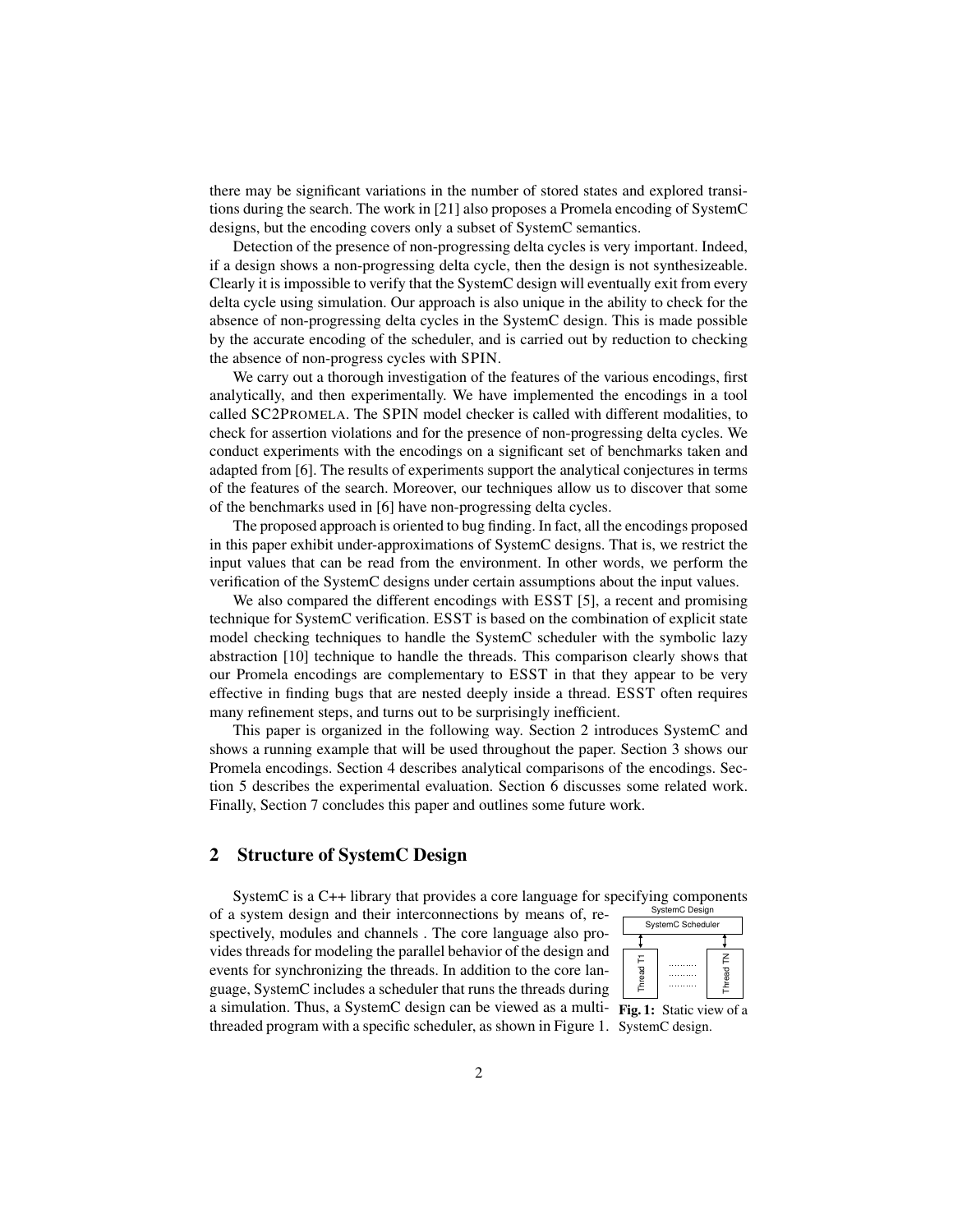```
1 SC MODULE( Producer ) {
   2 sc event e ;
3 public :
            4 sc in<in t> p o r t i n ;
   5 sc out<in t> p o r t o u t ;
6 SC CTOR( Producer ) {
   7 SC THREAD( produce ) ;
8 SC METHOD( read ack ) ;
                 sensitive \ll port<sub>-</sub>in; dont<sub>-</sub>initialize ();
1011 void w r i t e ( ) {
12 wai t (SC ZERO TIME ) ;
 13 while ( 1 ) {
14 p o r t o u t . w r i t e ( i n p u t ( ) ) ;
14 port-out<br>15 wait(e);
 16 }
17 }
void read_ack()<br>
19 output( port_<br>
20 e.notify();<br>
21 }<br>
22 };
 19   output( port_in .read() );<br>20   e.notify();
 21 }
22 };
                                                                                                                    27 SC MODULE( Consumer ) {
28 public :
29 sc in<in t> p o r t i n ;
                                                                                                                    30 sc out<in t> p o r t o u t ;
31 SC CTOR( Consumer ) {
                                                                                                                   32 SC.METHOD(read_and_ack);<br>33 sensitive << port_in:
                                                                                                                    33 sensitive \ll port_in ;<br>34 dont_initialize () ;
                                                                                                                   35<br>36}<br><mark>void</mark> read_and_ack() {
                                                                                                                    37 i n t ack = p rocess ( p o r t i n . read ( ) ) ;
38 p o r t o u t . w r i t e ( ack ) ;
                                                                                                                    37<br>38<br>39
                                                                                                                   40 \\ 4140 };<br>41 int sc_main () {<br>42 sc_signal<int;
                                                                                                                    42 sc.signal</n> p.10.c, c.to.p;<br>43 Producer *p = new Producer(''P'');<br>44 Consumer *c = new Consumer(''C'');<br>45 p⇒port.out(p.10.c); c⇒port.out(c.to.p);<br>p⇒port.in(c.to.p); c⇒port.out(c.to.p);
                                                                                                                                47 s c s t a r t ( ) ;
                                                                                                                    48 }
```
Fig. 2: Example of SystemC design.

An example of a SystemC design is depicted in Figure 2. In the example we have two components, Producer and Consumer. The constructor of the Producer specifies two threads: write for writing value to the Consumer through the channel bound to its output port port out, and read ack for reading the acknowledgment value sent by the Consumer. The constructor also says that the thread read ack is sensitive to the value update of the channel bound to the input port port\_in, and that it is not runnable at the beginning of the simulation (see call to dont initialize()).

SystemC simulation can be divided into so-called delta cycles. The transition from one delta-cycle into the next one occurs when there are no more runnable threads. In our example the thread write first waits until the next delta cycle, by wait ( $SC$   $ZERO$   $TIME$ ), before entering the loop that feeds value for the Consumer. Every time it writes a value to the Consumer, it suspends itself and waits for the notification of the event e by wait (e). The structure and behavior of Consumer can be described similarly to that of the Producer. The main function sc main instantiates one Producer and one Consumer, and binds their ports to the appropriate signal channels. It then starts the simulation by  $sc\_start()$ .

The SystemC scheduler has several phases<sup>1</sup>, as shown in Figure 3(a). In the initialization phase all channels are updated according to their first initialization, and a delta notification is performed to signify the start of a delta cycle. The scheduler then enters the evaluation phase. In this phase the scheduler runs all runnable threads, one at a time, until there are no more runnable threads, while postponing the materializations of channel updates. This phase constitutes one delta cycle.

Having no more runnable threads, the scheduler enters the channel-update phase where it materializes all channel updates. These updates could make some threads runnable, and so the scheduler goes back to the evaluation phase to run these threads. Otherwise, the scheduler accelerates the simulation time to the nearest time point where there exists an event to be notified. This event notification in turn could make some threads runnable, and so the scheduler goes back to the evaluation phase again. Otherwise, the scheduler ends the simulation.

The evaluation phase of the scheduler employs a cooperative scheduling with an exclusive run of each thread. That is, as shown in Figure 3(b), when the scheduler gives

<sup>&</sup>lt;sup>1</sup> For further details and discussions about the SystemC scheduler we refer the reader to [19].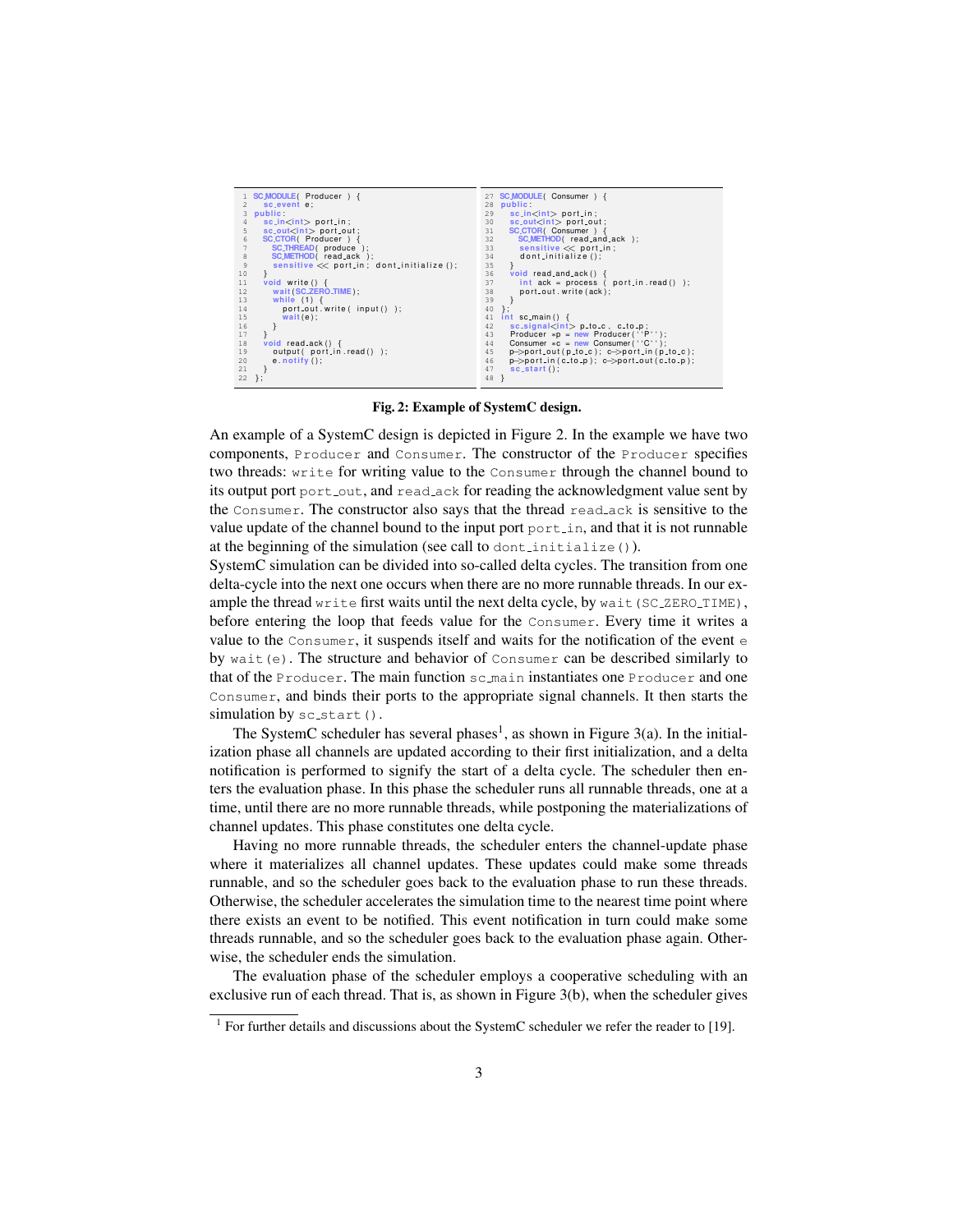

Fig. 3: (a) The SystemC scheduler. (b) The dynamic view of a SystemC design.

the control to a thread to run, it never preempts the control from the running thread, but waits until the thread suspends itself and gives the control back to the scheduler.

## 3 Encoding SystemC in Promela

In this work we consider three different Promela encodings of SystemC designs. In all of these encodings we capture the full semantics of SystemC. These encodings differ in the number of Promela processes, the modeling of communication between the threads and the scheduler, and the granularity of atomicity in simulations. These differences can affect the search behavior of the protocol analyzer generated from the resulting Promela models as well as kinds of property that can be verified.

In developing the encodings, we rely on several assumptions. First, we assume that the number of threads and events are known a priori. Thus, we do not handle SystemC designs that contain dynamic creations of objects or threads. Second, we assume that all function calls can statically be inlined. These limitations, however, do not affect the applicability of the proposed techniques since, to the best of our knowledge, most real SystemC design satisfy these assumptions.

For presenting our encodings, we will use the example introduced in the previous section. Although the example only uses a small subset of SystemC features, the example is sufficient to describe our encodings. We believe that other SystemC features that are not used in the example can be encoded in a similar way to those here presented.

#### 3.1 Basic Building Blocks

The three encodings we propose in this paper are built on some basic building blocks that represent the imperative constructs of the body of the SystemC threads and channels, the synchronization primitives, and the scheduler.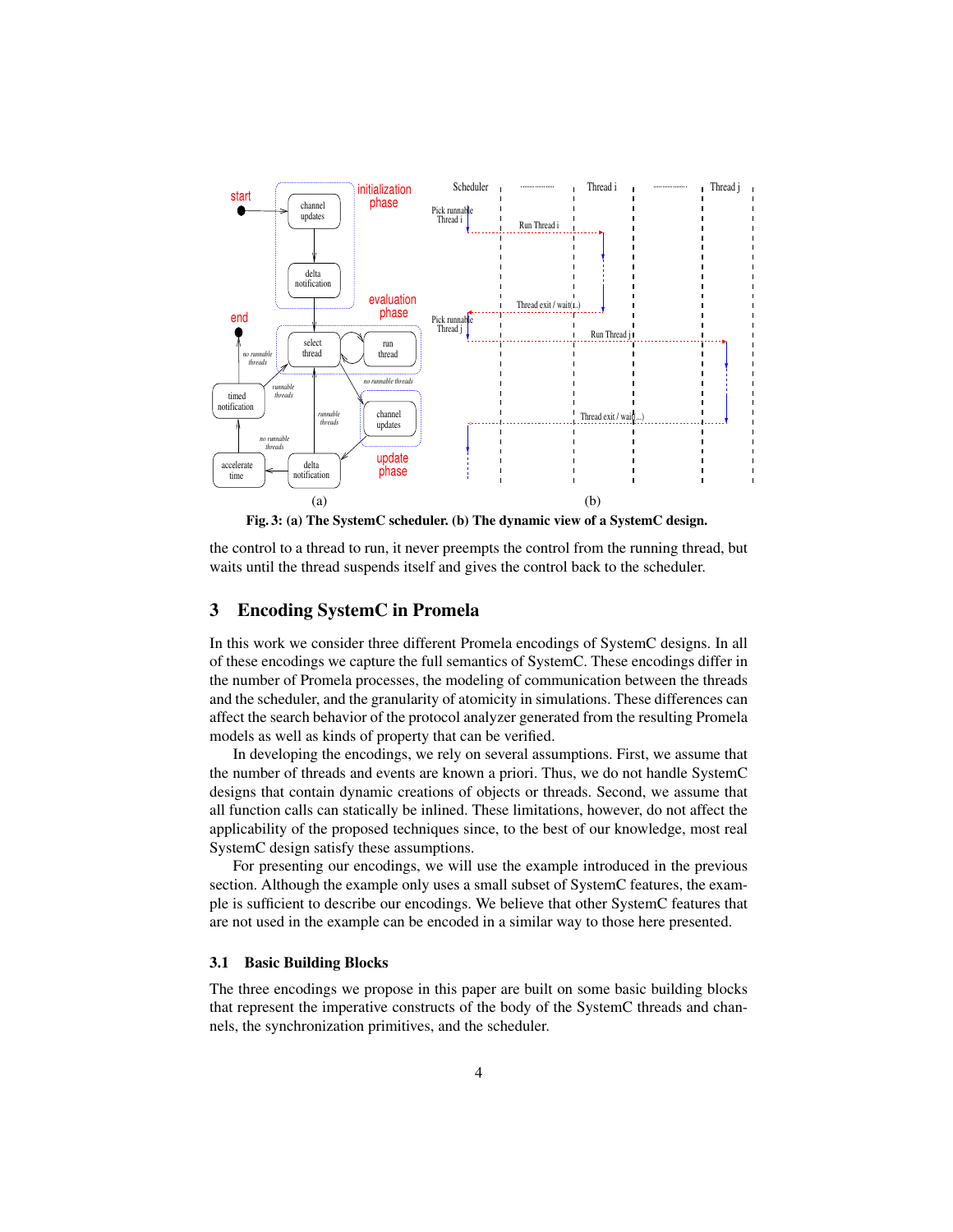

(c)

Fig. 4: Encodings of (a) thread, (b) synchronization primitive, and (c) scheduler.

**Encoding threads.** We first associate each SystemC thread t with a unique id  $t$ \_ID. Figure 4(a) shows the encoding of the thread write in the previous example. Each thread  $t$  is encoded as inline code that starts with an entry procedure encoded in the inline code thread entry  $(t$ <sub>-ID</sub>) and ends with an exit procedure encoded in the inline  $code$  thread\_exit $(t$ \_ID).

The entry procedure thread entry  $(t_\text{.ID})$  describes the passing of control from the scheduler to the thread. Because the synchronization between the scheduler and the threads are modeled differently in our encodings, so are the expansions of thread entry in the encodings.

The entry procedure is then followed by a "jump table" that determines where the execution of the thread body has to start or, in case of thread suspension, to resume. To be able to resume the thread execution from the middle of the thread body, we have to keep track the program counter. To this end, we associate each thread  $t$  with a variable  $t$ <sub>-P</sub> $\subset$  whose values correspond to code labels.

The translation of the thread body into Promela code is straight-forward due to the large similarities of the imperative constructs between SystemC and Promela. For example, the while loop can be translated into Promela if-fi and goto constructs.

When its execution is suspended, by for example calling wait functions, the thread  $t$ has to (1) update  $t$ <sub>-P</sub>C with the location where it will resume its execution, (2) go to the suspension location, which is the exit label  $t$ -exit, and (3) return the control back to the scheduler. These three steps are encoded in thread\_suspend( $t$ \_ID, $t$ \_PC, $r$ l,sl), where  $r1$  is a value that corresponds to the resume location, and  $s1$  is the suspension location. We will show later that the exit label  $t$ -exit is placed immediately following the inline code that encodes the thread.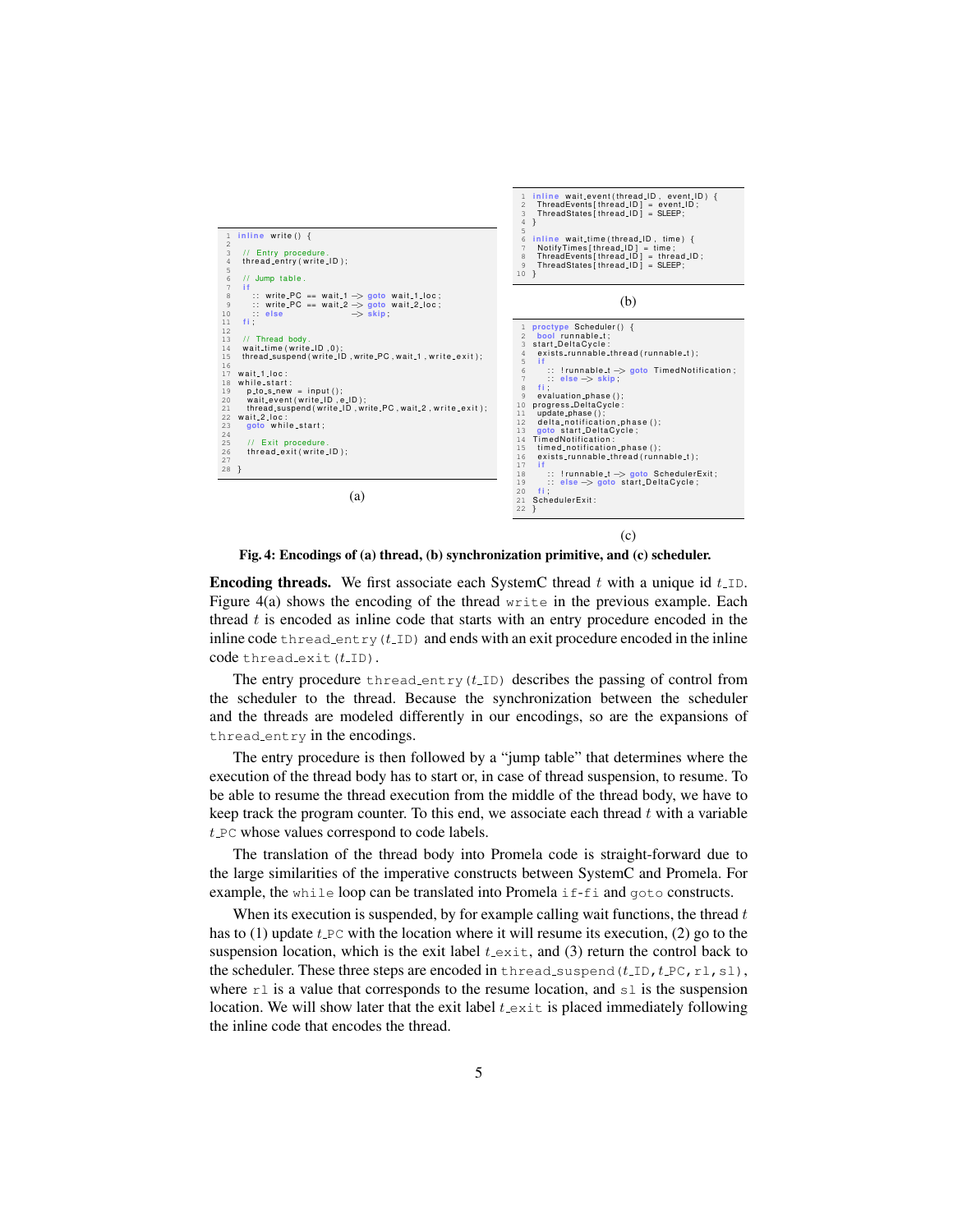On exiting the execution, the thread  $t$  has to restore its sensitivity to the default one, and then it has to give the control back to the scheduler. We encode this exiting procedure in thread exit ( $t$ <sub>-ID</sub>). Similar to thread entry, the expansions of thread suspend and thread exit can be different in our encodings.

Encoding channels. Figure 4(a) also provides a glimpse of how SystemC channels can be encoded into Promela. For example, a SystemC signal s or a port bound to that signal is modeled by a pair  $(s_{\text{new}}, s_{\text{old}})$  of variables such that every write to s is a write to  $s$ <sub>new</sub> and every read from  $s$  is a read from  $s$ <sub>-o</sub>ld. We also associate an event for each signal, and use it to wake up the threads sensitive to that signal.

For each signal, we have the encoding of its update function as an inline Promela code. This code is executed in the channel update phase and accounts for updating the content of  $s$ -old with the value of  $s$ -new when they are not equal. When the content of  $s$ -old gets updated, the inline code will notify the event associated with the signal  $s$ . Other kinds of channel can be encoded in a similar way.

Encoding synchronization primitives. Similar to the threads we associate each event e with a unique id  $e$ <sub>-ID</sub>. To encode synchronization primitives, the encoding of the scheduler maintains three different arrays: ThreadStates indexed by thread id's, ThreadEvents indexed by thread id's, and NotifyTimes indexed by event id's. ThreadStates contains the states of threads. A thread state is either RUNNABLE or SLEEP. ThreadEvents contains the id's of the events whose notifications are waited by the threads. While, NotifyTimes indicates the notification times of events.

We encode the call to wait(e), for an event e, into inline code wait event  $(t$  ID,  $e$  ID), as shown in Figure 4(b), such that t is the calling thread. We note in ThreadEvents that the calling thread  $t$  is now waiting for an event e, and update the thread's state in ThreadStates to SLEEP.

To encode wait time, we associate each thread t with an event. We reuse the id of the thread as id for the event associated with it. Then, using the array NotifyTimes, we note that the event associated with the thread should be woken up at some time.

The encoding of notify event(e) is as follows: we iterate over the array ThreadStates to check if a thread t is sleeping or not. If t is sleeping and is waiting for the notification of  $e$ , then we update the state of  $t$  to RUNNABLE and we update the arrays ThreadEvents and NotifyTimes at index  $e$ <sub>-ID</sub> with -1.

**Encoding scheduler.** The encoding of the scheduler, shown in Figure  $4(c)$ , follows the description shown in Figure  $3(a)$ . The inline code evaluation phase simply non-deterministically selects a thread whose status is RUNNABLE and executes the thread. The inline code update phase updates every channel that needs to be updated by executing the corresponding update function. The inline code delta notification phase changes the status of a thread from SLEEP to RUNNABLE if the thread is sensitive to the channel that has just been updated or is waiting for the notification of an event that should be notified at the delta-cycle boundary. The inline code timed notification phase encodes the time acceleration and time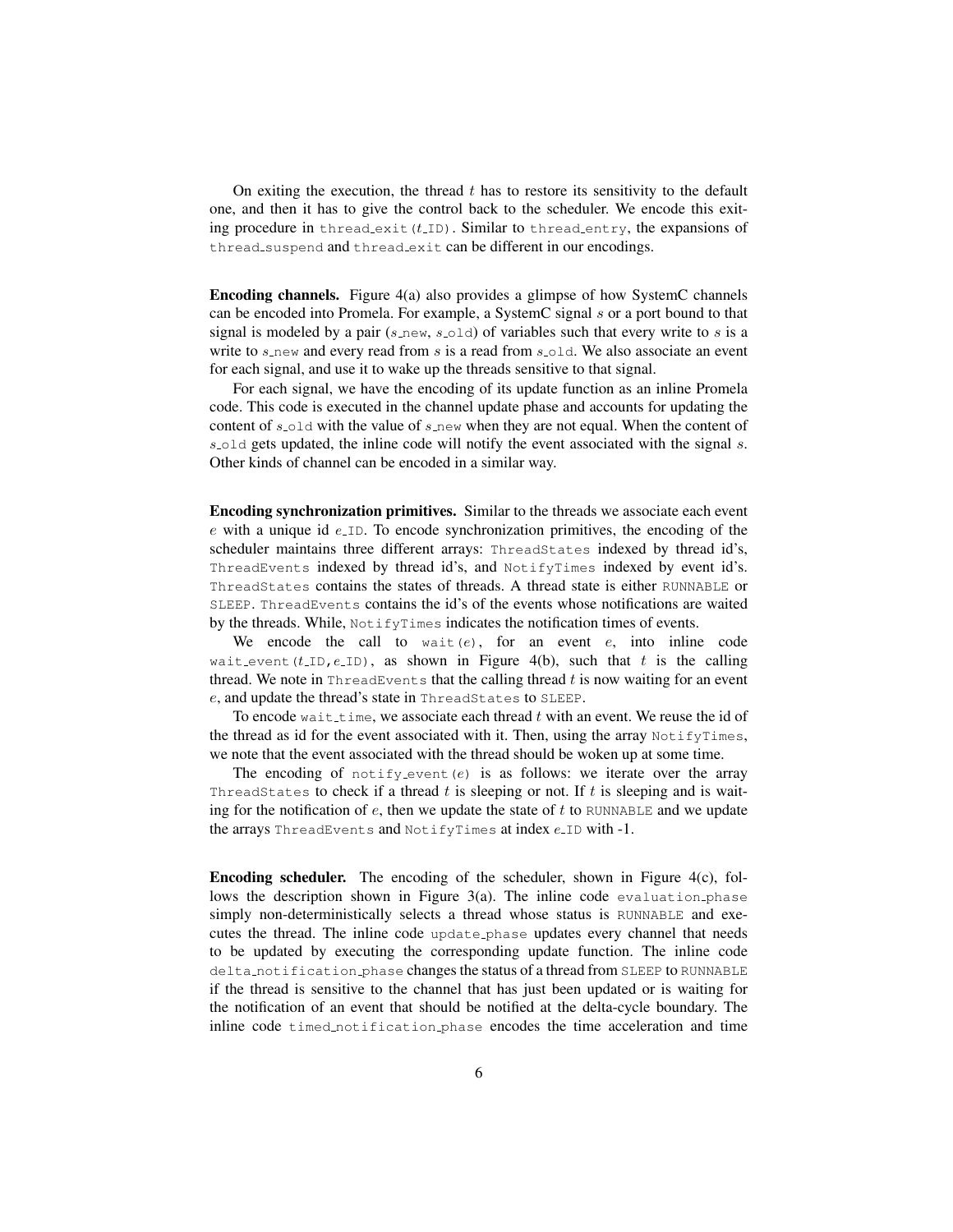

Fig. 6: Thread-to-process encoding: Promela code.

notification. In our Promela encodings, the scheduler differ only in the inline code evaluation phase, while other parts remain the same.

Encoding non-deterministic inputs. We encode input reading as inline code that selects non-deterministically values from a finite set of random values. This can be thought as verifying the design under certain assumptions about the input values.

#### 3.2 Thread-To-Process Encoding

Our first encoding treats the scheduler and the threads as separate Promela processes, as shown in Figure 5. In particular the encoding of each thread can optionally be enclosed within a Promela atomic block. We call our first encoding *thread-to-process.*

In this encoding the synchronization between threads and the scheduler is modeled by passing a CONTROL TOKEN through the Promela rendezvous channels that connect the threads with the scheduler. We maintain the array ControlChannel of Promela rendezvous channels such that each rendezvous channel is associated with a thread by means of thread ID. Recall that passing control from the scheduler to a thread is encoded in the inline code thread entry. Such a control passing can be modeled as receiving the CONTROL TOKEN, as shown in Figure 6. Following the semantics of Promela channel, the receive statement is executable



Fig. 5: Thread-to-process encoding.

only if the associated rendezvous channel receives the CONTROL TOKEN.

Exiting and suspending the thread execution in thread-to-process encoding are modeled as sending the CONTROL TOKEN back to the scheduler, as shown in Figure 6 by the inline code thread exit and thread suspend, respectively. On existing the thread execution, we set the state of the thread to SLEEP and restore the event sensitivity of the thread. Note that, for presentation only, we assume that each thread is sensitive to at most one event. However, in our implementation the elements of the ar-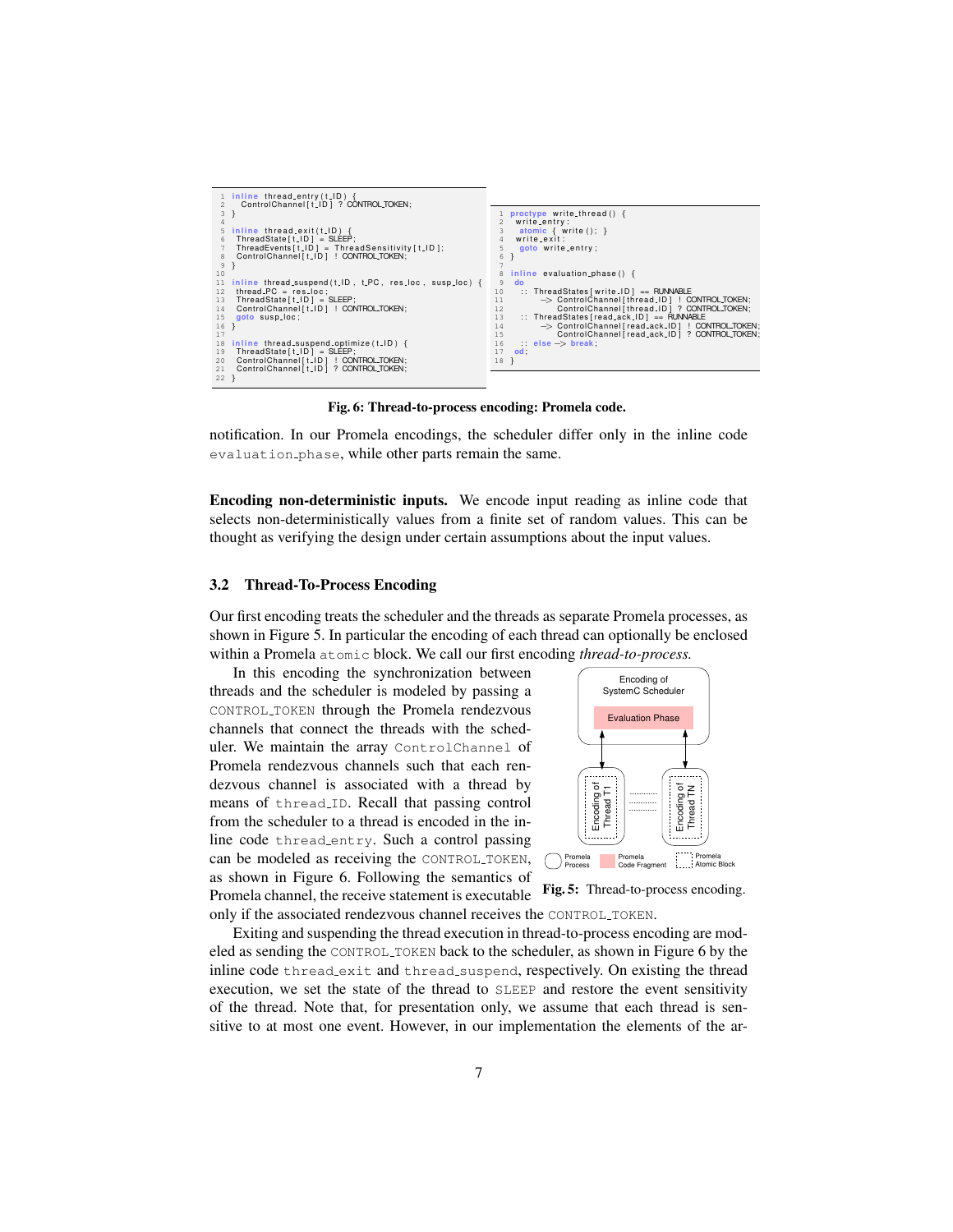

Fig. 7: (a) Thread-to-atomic-block encoding, and (b) threads and scheduler encoding.

rays ThreadEvents and ThreadSensitivity are of composite type that can handle threads with more than one sensitive events.

Similar to exiting the thread execution, on suspending the thread we set the state of the thread to SLEEP. Unlike exiting the thread execution, before handing over the control to the scheduler, we first have to set the program counter of the thread, which is thread PC, to point to the location where the thread will resume its execution, which is represented by resume loc. Having passed the control to the scheduler, the thread then waits for the control at the suspension location represented by suspend loc.

Using the example of thread write, Figure 6 shows that the thread itself is encoded as a non-terminating process write thread, such that its body, which is encoded as the inline code write, can be enclosed within an atomic block. Note that the body of the thread can only be executed if the thread gets the CONTROL TOKEN from the scheduler.

Figure 6 also shows the encoding of the evaluation phase. To model the cooperativeness of this phase and to allows the exploration of all possible thread interleavings, the scheduler non-deterministically picks a runnable thread and sends the CONTROL\_TOKEN to the thread. It then waits for the thread to give back the CONTROL TOKEN.

We can optimize the thread-to-process encoding by using the message passing on the rendezvous channels to keep track of the program counter implicitly. This optimization amounts to replacing thread\_suspend by thread\_suspend\_optimize shown in Figure 6. With this optimization, the program counter  $t$ <sub>-PC</sub> for the thread  $t$  and the jump table in the thread encoding are no longer needed.

#### 3.3 Thread-To-Atomic-Block Encoding

Another alternative Promela encoding for a SystemC design is to encode the design as a single Promela process containing both the scheduler and the threads, such that each thread is encoded as an atomic block inside the encoding of the evaluation phase, as shown in Figure 7(a). We call this encoding *thread-to-atomic-block*.

Unlike the thread-to-process encoding, in this encoding we no longer need the rendezvous channels and the control token. The encodings of thread entry, thread exit, and thread suspend in thread-to-atomic-block encoding can be obtained from that of the thread-to-process encoding by replacing the sending and receiving statements with the skip statement.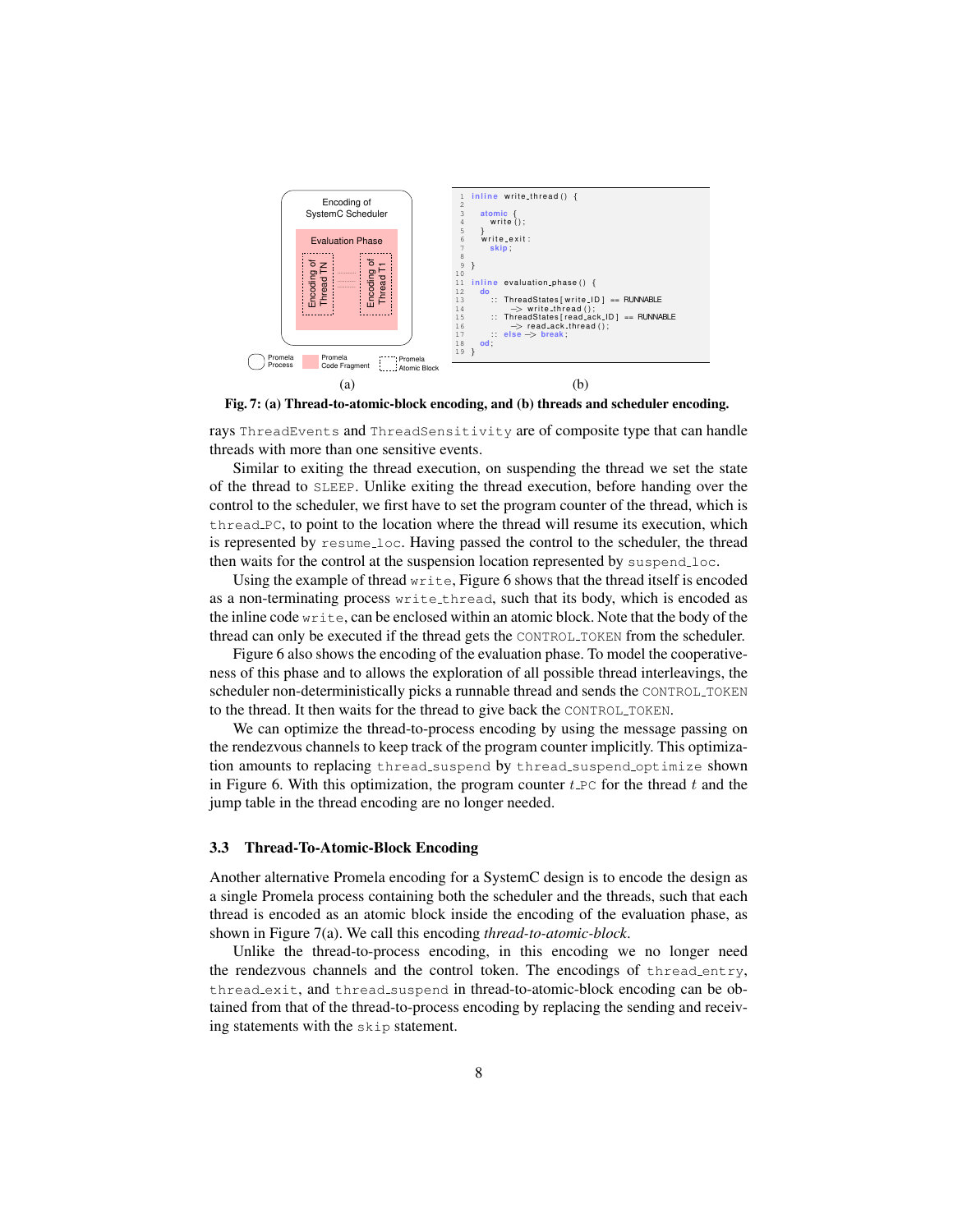



The thread itself is now encoded as inline code instead of a process. The body of the thread encoding is surrounded by an atomic block. Passing control to the thread in the evaluation phase is modeled by executing the inline code of the thread encoding, while giving back control to the scheduler is modeled by simply finishing the execution of the inline code. The encodings of the thread and the scheduler for this thread-to-atomicblock encoding are shown in Figure 7(b).

### 3.4 One-Atomic-Block Encoding

Yet another alternative encoding can be derived from the thread-to-atomic-block encoding, that is, by enclosing the whole evaluation phase in an atomic block. We call such encoding *one-atomic-block* encoding and depicts its structure in Figure 8(a). Although the modification from the thread-to-atomic-block encoding is small, as we will discuss in the next section, it can change the search behavior dramatically and affect the property that can be verified.

### 4 Analytical Comparison of Encodings

The Promela encodings of SystemC designs proposed in this paper capture the full semantics of SystemC by modeling all the phases of the SystemC scheduler. However, they differ in terms of (1) the kinds of property that can be verified, and (2) the search behavior during the verification.

#### 4.1 Properties to Verify

A general approach for defining temporal languages for SystemC has been described in [19]. The approach allows for greater flexibility in the temporal resolution granularity of the specification through the definition of finer grained execution traces following the state machine of SystemC scheduler described in Figure 3(a).

Similar to [19], the encodings presented here define the sampling rates of stored states in the execution traces. In the thread-to-process and the thread-to-atomic-block encodings the states before and after the execution of a thread in the evaluation phase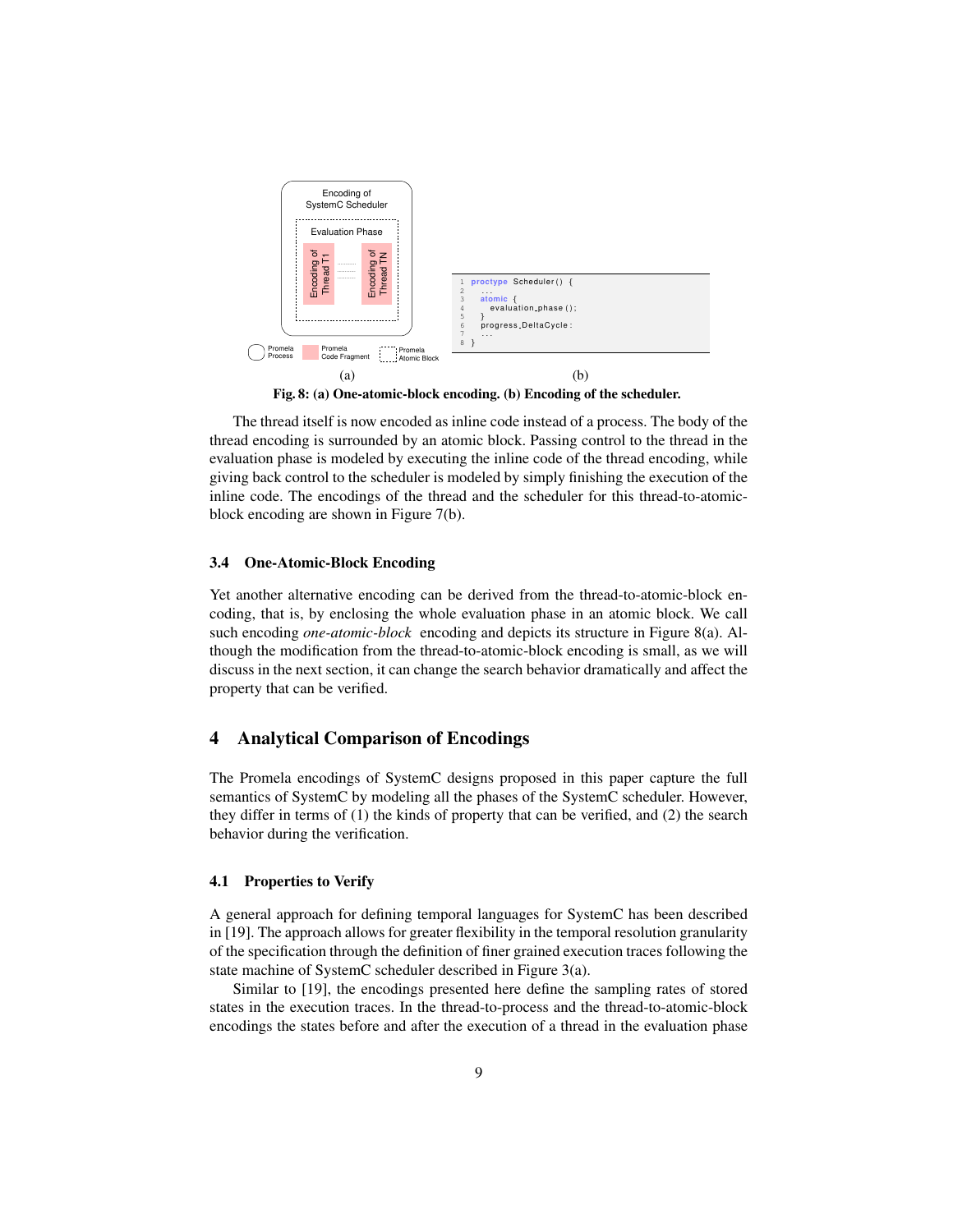

Fig. 9: Sampling rates of (a) thread-to-process and thread-to-atomic-block encodings, and (b) one-atomic-block encoding.

are sampled (see the dark circles in Figure  $9(a)$ ). In addition to checking for assertion violations, this kind of sampling allows us to check for consistency properties that should hold before and after the execution of each thread in the evaluation phase.

The one-atomic-block encoding only samples states before and after the evaluation phase itself (see Figure 9(b)). Thus, it can only check for consistency properties at the delta-cycle boundary or at a timed-cycle boundary. But, as well as the thread-toprocess and thread-to-atomic-block encodings are capable of, this encoding can be used to check for assertion violations.

To be synthesizable, the SystemC design under verification must not contain nonprogressing delta cycles. To this end, in the encoding of the scheduler shown in Figure 4 we place the progress label progress DeltaCycle. In SPIN, during the state space exploration, a label prefixed by progress has to be visited infinitely often in an infinite execution; violation of this property yields a non-progressing cycle.

To check for non-progressing delta cycles, the states before and after the execution of each thread in the evaluation phase must be sampled (or stored). Otherwise, a cycle of states in the state space that occurs during the exploration of the evaluation phase might go undetected, and can cause non-termination. Because the one-atomic-block encoding only samples states before and after the evaluation phase, one cannot use the encoding to check for non-progressing delta cycles.

As we have mentioned before, the atomic block surrounding the encoding of the thread body in the thread-to-process and the thread-to-atomic-block encodings is optional. By omitting the atomic keyword, these encodings also sample intermediate states during the thread executions. This sampling will allow us to verify temporal properties that speak about states and transitions in the thread body.

#### 4.2 Search Behavior

The Promela encodings that we propose yield different search behavior. The differences are concerned with the number of transitions and states that need to be explored, the size of states, and the optimal applicability of optimizations that SPIN provides.

In the thread-to-process encoding each of the SystemC threads and scheduler is encoded as a separate process. The processes that encode the threads interact with the process that encodes the scheduler by means of rendezvous channels. The more Sys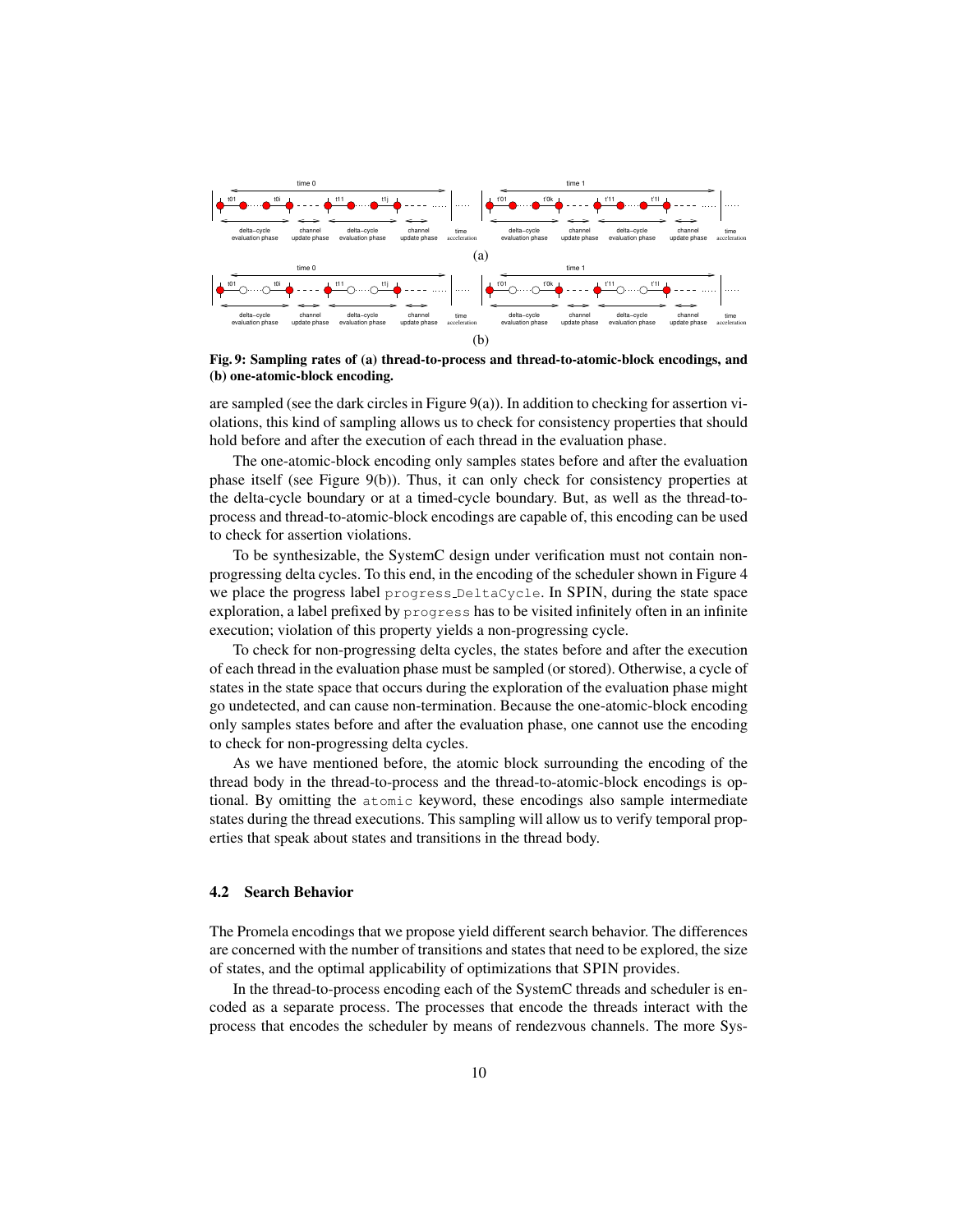temC threads in the design, the more processes and rendezvous channels we need, and thus the larger the size of the states is.

On the other hand, in the thread-to-atomic-block and the one-atomic-block encodings any SystemC design is encoded as a single process and use no channels for synchronizations. So the size of the state should be smaller than that of the thread-toprocess encoding.

When there are only small variations of the values of global variables or of the local variables of processes, one can apply the collapse compression method [12] provided by SPIN to reduce the size of state in the thread-to-process encoding. That is, instead of replicating the complete description of all objects that are local to a process in each state, SPIN stores smaller state components separately and assigns small unique index to each of the components. The unique indices are then combined to form the global state. The division of state components usually consists of a descriptor for global data objects and a descriptor for each process. The collapse compression method has some run time overhead, but it should significantly reduce the memory consumed to store the state space. However, although the method is also applicable to the thread-to-atomicblock and one-atomic-block encodings, the reductions of memory consumption will not be as significant as its application to the thread-to-process encoding.

Comparing the thread-to-atomic-block and the one-atomic-block encoding, it is obvious that the one-atomic-block encoding will explore a smaller number of states than that of the thread-to-atomic-block encoding. However, the one-atomic-block encoding can explore more transitions than the thread-to-atomic-block encoding. Consider three threads  $t_1, t_2$ , and  $t_3$  such that they are runnable in the evaluation phase and each thread only accesses variables local to the thread. Suppose that the first exploration in the evaluation phase goes with the sequence  $t_1, t_2, t_3$ . Now, if in the second exploration we end up with the prefix  $t_2, t_1$ , then with the thread-to-atomic-block encoding we can detect that we are visiting the state that we have visited before. That is, the resulting state of performing  $t_1, t_2$  is the same as that of  $t_2, t_1$ . Thus, during the second exploration the search does not try to explore  $t_3$ . However, since the intermediate states between thread executions are not stored in the one-atomic-block encoding, the encoding has to explore  $t<sub>3</sub>$  during the second exploration.

SPIN implements a partial-order reduction (POR) [13] method that allows the verification search to explore only representative subsets of transition interleavings. POR in turn can reduce the number of visited states. However, the application of the POR method provided by SPIN to the proposed Promela encodings is suboptimal (or might not reduce the number of explored transitions at all) because the POR method loses the intrinsic structure of the SystemC designs. A non-interleaved transition in a SystemC design is a code fragment between two synchronization primitives that can make threads suspend themselves, and the static analysis implemented in the POR of SPIN does not recognize such a non-interleaved transition. Thus, the dependence relation between transitions computed by SPIN is rather coarse.

One can think of adding Promela code into the encodings such that the code contains static dependence relation between the SystemC non-interleaved transitions. However, this is not sufficient for checking safety properties because to check such properties we have to make sure that the reduction proviso condition described in [13] is satisfied at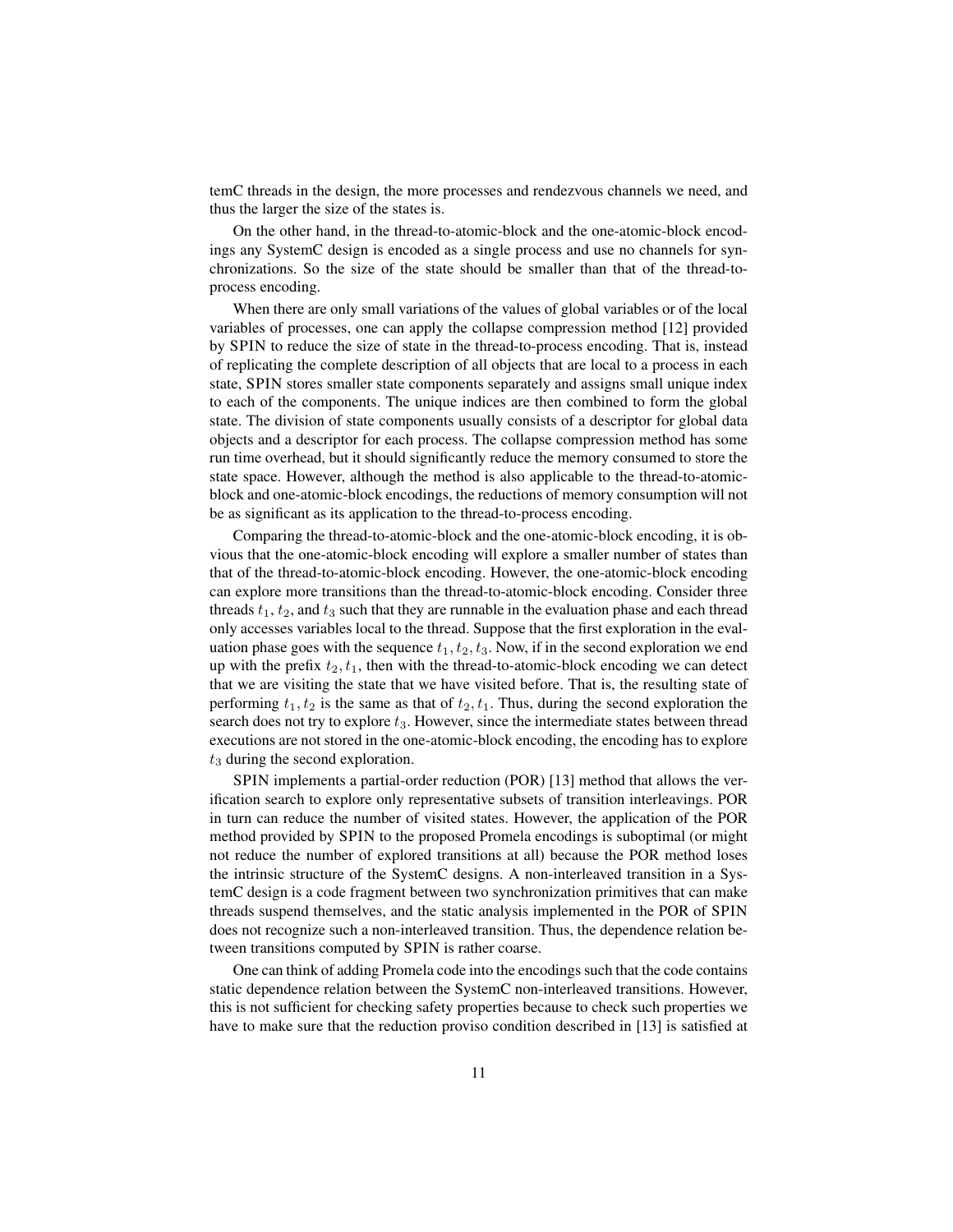the level of SystemC non-interleaved transitions. This condition disallows the existence of a cycle of states in the state space such that there is a transition enabled in one of the state in the cycle, but that transition is never taken into the representative subsets of the explored transitions in any states in the cycle. To satisfy the reduction proviso condition, one needs to be able to access the states stored by the protocol analyzer generated by SPIN from the Promela encodings.

#### 4.3 Other Existing Encodings

There have been several work on translating SystemC designs into Promela code; see [16, 21]. Similar to our thread-to-process encoding, these translations encode each SystemC thread as a Promela process, but, unlike ours, they embed the SystemC scheduler into the encoding of the synchronization primitives. Thus, there is no separate process for the SystemC scheduler.

The focus of these encodings is to verify SystemC designs at the high level of transaction level modeling (TLM). At that level of TLM, the delta cycles are typically not visible and communication between threads are usually through shared global variables instead of SystemC channels. Thus, unlike our encodings where we capture the full semantics of the SystemC scheduler, the existing encodings only considers the evaluation and the timed update phases of the scheduler. Moreover, since the evaluation phase of these encodings is encoded implicitly in the encoding of the synchronization primitives, these encodings cannot be used to detect non-progress delta cycles.

The work in [21] translates each SystemC thread into an automaton, which in turn is translated into a Promela process. The automaton itself is essentially the controlflow graph of the resulting Promela process. The translation from the automaton to the Promela process is not efficient because the resulting Promela process has to keep track of the program counter of the control-flow graph instead of the program counter of suspension points. Moreover, the encodings in [21] assume that time is discrete.

The Promela encoding presented in [16] is considered an improvement of the one in [21]. The aims of the encoding are twofold: (1) to reduce the number of interactions between the encodings of the threads, and (2) to make the application of SPIN optimizations optimal. The encoding manages to achieve (1) by exploiting the blocking statements of Promela, but is unclear about (2).

All the existing work mentioned above does not address the notion of underapproximation due to the restriction of input values.

### 5 Experimental Evaluation

We have developed a translator, called SC2PROMELA, that takes a SystemC design as an input and performs the Promela encodings proposed in this paper. The translator is a back-end extension of PINAPA [18] that extracts from a SystemC design information that is useful for performing the encodings. Such information includes structures of module instances, their interconnections, and the abstract syntax tree of the threads.

Recall that the verification against the resulting Promela models are underapproximations, and so are the protocol analyzers (or pan) generated by SPIN from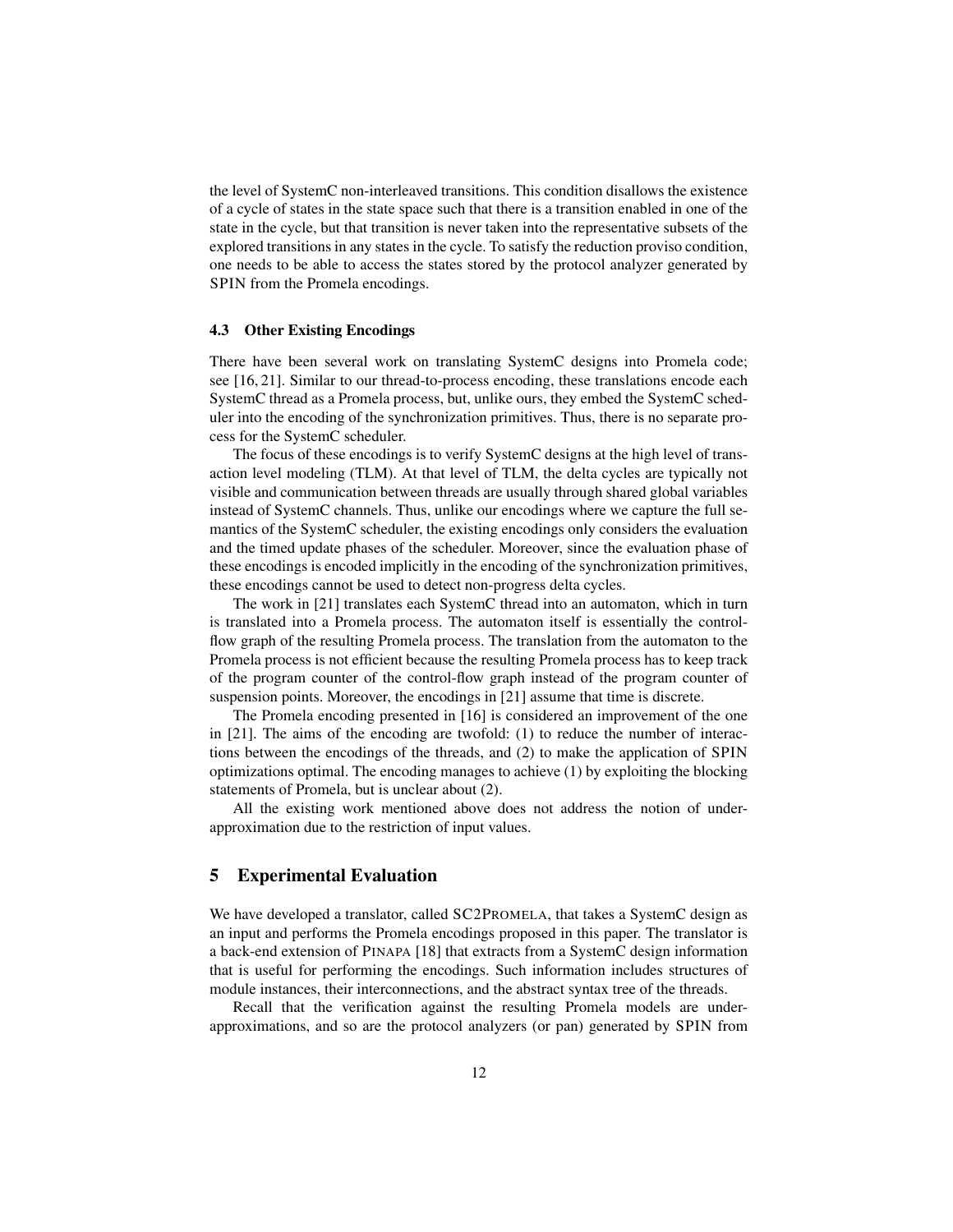the Promela models. If the SystemC design reads inputs from the environment and the corresponding pan terminates gracefully (no time-out and no memory-out), and an assertion violation or a non-progressing cycle is detected, then we have found a real bug. Otherwise, if neither assertion violations nor non-progressing cycles are detected, and the search does not exceed the depth limit, then the design is safe under the assumption about the input values. In the experiments, we model input reading by selecting nondeterministically a value from a set of ten random values. For the unsafe benchmarks in our experiments, this assumption turns out to be sufficient to find the bugs.

*Experimental evaluation setup.* We compare the search behavior of our Promela encodings in terms of the number of stored states and the number of transitions, as well as the effectiveness of optimizations provided by SPIN. In the experiments we focus on checking for assertion violations and non-progressing delta cycles. We also compare the Promela encodings against ESST [6] that has been implemented in KRATOS [4]. ESST is not capable of identifying non-progressing delta cycles, and so the comparison with ESST is only about checking for assertion violations.

We run our experiments on a Linux box with Intel-Xeon DC 3GHz processor and 4GB of RAM. We set the time limit to 1000s, the memory limit to 2GB, and the search depth limit to 1,000,000.

*Test cases.* We use the benchmarks provided in [6] and derive new benchmarks pipeline bug, token ring bug and mem slave tlm bug from the respective safe benchmarks by introducing new assertions that can be violated. The mem\_slave\_tlm\_bug family have been modified by introducing a memory overflow, that can only be reached by going through a long iteration in the model.

*Results.* Table 1 reports for the three encodings the following information: the number of stored states (# States stored), the number of explored transitions (# Transitions), the size of state in byte (# State size), and the run time in second (Time). We mark experiment results with TO and MO, for, respectively, out of time and out of memory. In the Time column we mark the time with \* to indicate that the corresponding experiment reaches the search depth limit. For the checks for assertion violations (V), we use U and S for, respectively, unsafe (an assertion is violated) and safe (no assertion violations). For the checks for non-progressing cycles (NP), we considered only the thread-to-process and the thread-to-atomic-block encodings since the one-atomic-block encoding is not suitable for this check. We use NP and (?) to indicate the detection of a non-progressing cycle and an inconclusive results, respectively. We report neither the time needed to translate SystemC designs into Promela models nor the time needed to compile the resulting protocol analyzer since they are negligible.

Table 1 also reports the results of enabling and disabling some SPIN optimizations. In particular it reports the amount of collapse compression in percentage (Compression) and the number of explored transitions when the partial-order reduction is disabled (# Transitions No POR). In the Compression column we use  $-$  to denote the case when the collapse compression is unsuccessful.

As shown on Table 1, our Promela encodings outperforms ESST in verifying the unsafe benchmarks. ESST performs over-approximations that involve expensive sym-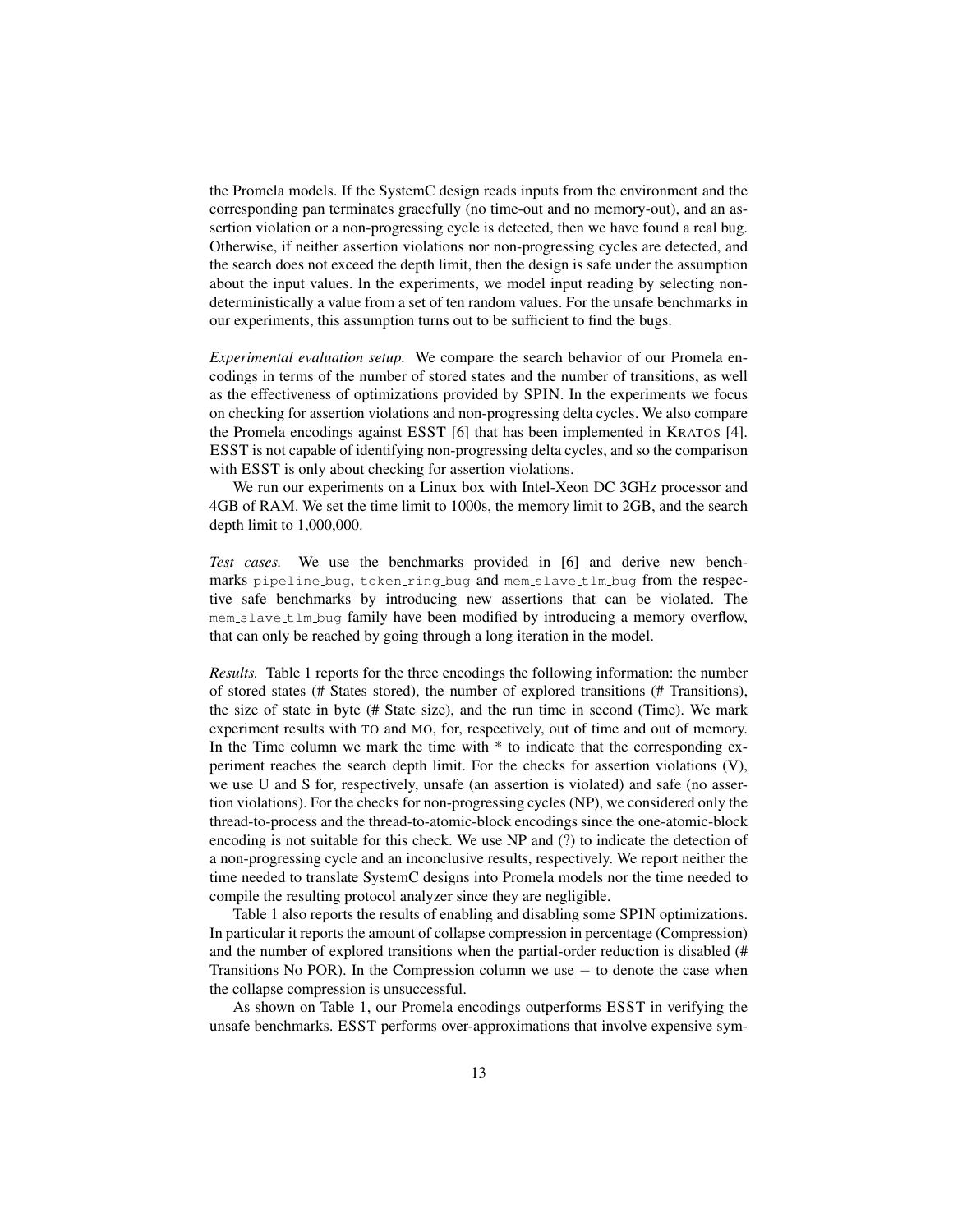Table 1: Results for the experimental evaluation of the different Promela encodings.

bolic computations. These over-approximations often require many refinements. This comparison has shown that the Promela encodings are efficient for formal bug finding, and thus they can fruitfully complement ESST in the verification of SystemC designs.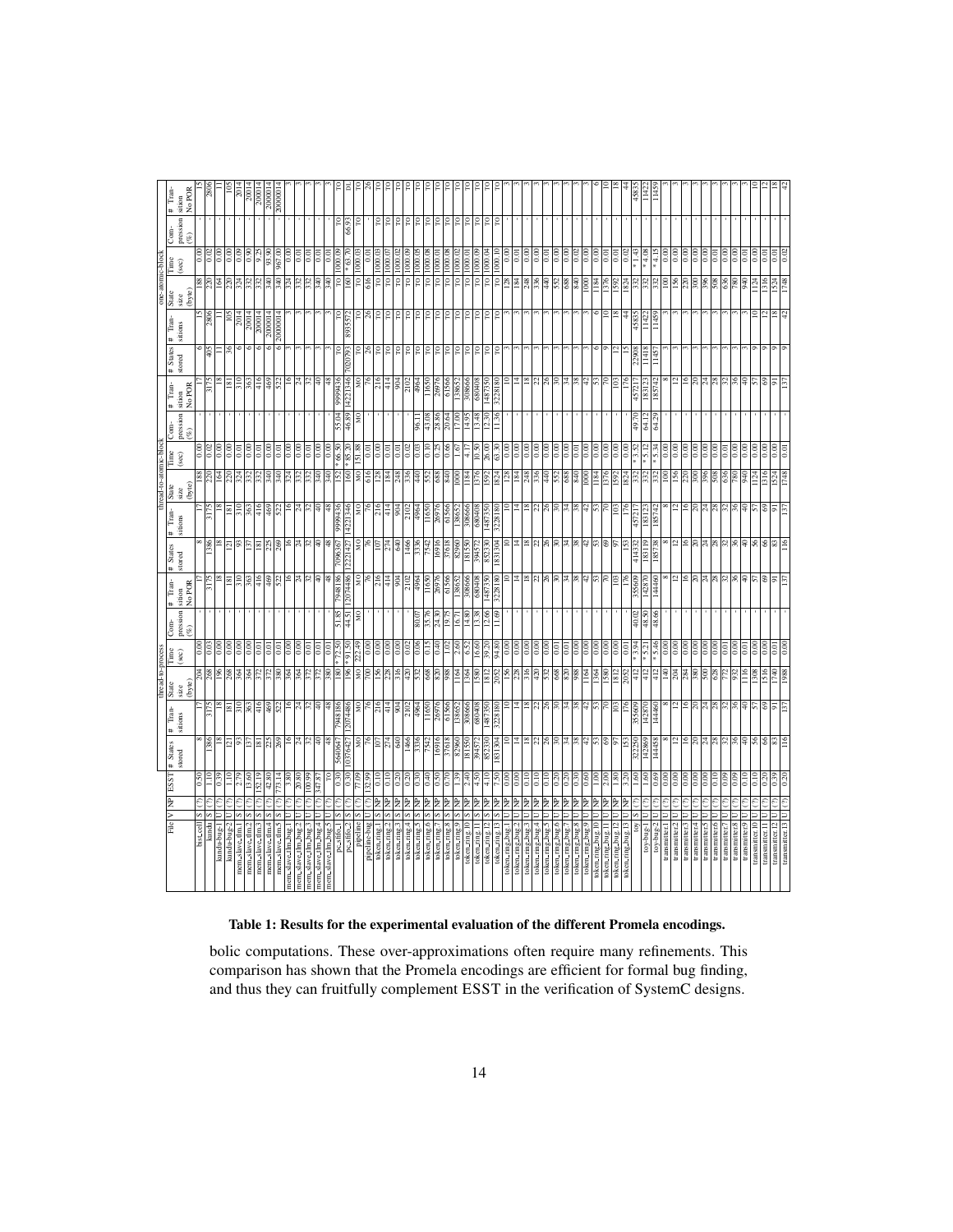Comparisons on the safe benchmarks are irrelevant because ESST performs overapproximations, while the Promela encodings perform under-approximation. One interesting fact is shown by the experiment on the pipeline benchmark. On this benchmark our Promela encodings yield either out of memory or out of time. In this benchmark there are a huge number of possible thread interleavings that need to be explored to check for assertion violations. The size of input values also affect the number of thread interleavings. ESST, on the other hand, has been equipped with a partial-order reduction technique that works at the transition atomicity level of SystemC designs [6]. Thus, ESST explores a less number of thread interleavings. Moreover, due to its overapproximations, ESST is not affected by the size of input values.

Table 1 shows that on most of the benchmarks the thread-to-process and the threadto-atomic-block encodings store the same number of states and explore the same number of transitions. This fact shows that the synchronization mechanism using token passing through rendezvous channels does not interact negatively with the search behavior. However, in accordance with our analysis, the size of state for the thread-to-process encoding is larger than that of the thread-to-atomic-block encoding.

Regarding the one-atomic-block encoding, Table 1 shows that, for the safe benchmarks, the thread-to-atomic-block encoding stores more states but less transitions than the one-atomic-block encoding. These results are in accordance with our analysis in the previous section. For the unsafe benchmarks, like the family of token ring bug, the one-atomic-block encoding outperforms the thread-to-atomic-block encoding in terms of the number of stored states and the number of explored transitions. In these benchmarks the assertion violation is found in the first delta cycle. In principle, when the assertion violation occurs after several delta cycles, and there is no guarantee that the delta cycles are progressing, then the one-atomic-block encoding might go out of time.

For the token ring safe family, although we restrict the number of input values, the one-atomic-block encoding goes out of time since the delta cycle does not progress. Hence, because there are no intermediate states sampled in the evaluation phase, the protocol analyzer does not know how to stop the search.

The application of the collapse compression on most of the benchmarks is unsuccessful. That is, due to the overhead incurred by the collapse compression, the actual memory usage for the states is larger than if the collapse compression is disabled. Upon close inspection, it turns out that the threads in most of the benchmarks do not have variables that are local to the threads, but use heavily global variables in their computations. These global variables encode the channels and other global data that are used by the threads to communicate with each other. As mentioned in the previous section, the global data object constitutes one portion in the state component. Moreover, in those benchmarks there is a large number of different variations of the global data objects. Consequently, (1) the collapse compression is not effective for the benchmarks, and (2) when the collapse compression is successful, the differences of compression between the thread-to-process and the thread-to-atomic-block are not significant.

In the family of  $\text{toy-buq}$  benchmarks the application of the collapse compression is effective to reduce the memory consumption. In fact in this family of benchmarks the threads use variables that are local to them in their computations, and in particular, in the thread-to-process encoding, there are only small variations of process states. Thus,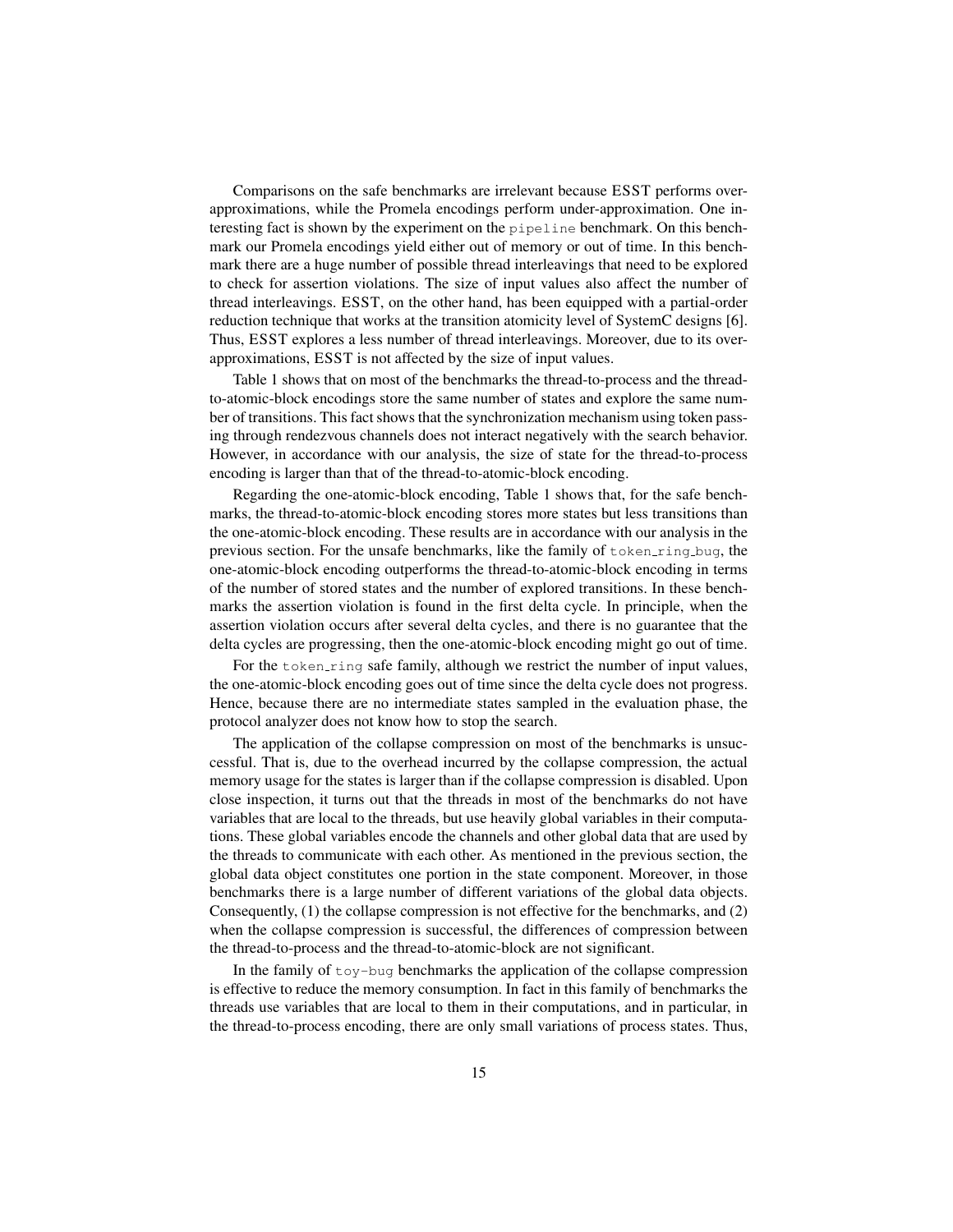with the thread-to-process encoding the actual memory usage can be compressed to less than 49% of the original memory usage, while with the thread-to-atomic-block and one-atomic-block encodings the compression is larger than 64%.

Our experiments confirm the analysis in the previous section that the partial-order reduction provided by SPIN is not effective to reduce the number of explored transitions. In fact, for all encodings and for each benchmark, whether or not the reduction is enabled, the numbers of explored transitions are the same.

We have not been able to empirically compare our Promela encodings with the existing ones described in the previous section. There seems to be a regression that breaks the tool used to generate the encodings.<sup>2</sup> The benchmarks used in  $[16]$  are essentially the same as the family of transmitter benchmarks used in our work. For transmitter of size 13, the encoding in [16] explored 8306 states, while our encodings store no more than 116 states and explore no more than 137 transitions.

On Table 1, column NP, the thread-to-process and the thread-to-atomic-block encodings find non-progressing delta cycles in some benchmarks, in particular in the families of token ring bug benchmarks. Such bugs were not known beforehand and were not addressed in [5].

Experiments on some of the benchmarks reach the search depth limit. In those benchmarks there are counters that range over integer values and are independent of the input values. It turns out that we can perform more under-approximation on those benchmarks by making the counters range over byte values. In so doing, we are able to verify that the benchmark  $p_{\text{c}}$  sfifo 1 has a non-progressing cycle.

All the benchmarks and the scripts for reproducing the performed experiments can be downloaded at: http://es.fbk.eu/people/roveri/tests/spin2011.

### 6 Related Work

There have been several work on to the formal verification of SystemC designs [5, 6, 8, 9,11,14,17,21]. We have already discussed in Section 4.3 the work in [16,21], that are the most closely related to our work.

SystemC verification via translation to other languages have been reported in a number of papers. In [5, 9] SystemC designs are translated into sequential C programs that can be checked by existing software-model checkers. It is also shown in [5] that complete verification of such sequential C programs is ineffective due to the size of the encoded scheduler and the need for precise information on the scheduler states.

Bounded model checking (BMC) have been applied for bug hunting in SystemC designs, as described in [9]. Unlike our work, the work in [9] only addresses untimed SystemC designs, and needs to determine the unwinding depth even though all loops in the input SystemC design are bounded. Similar to our work, the use of BMC is another kinds of under-approximation. In addition to bug hunting, the work in [9] also proposes a complete technique based on induction.

An encoding of SystemC designs into networks of timed automata is presented in [11]. The resulting timed automata are then verified with UPPAAL [1]. The Lussy

<sup>&</sup>lt;sup>2</sup> Personal communication with Matthieu Moy.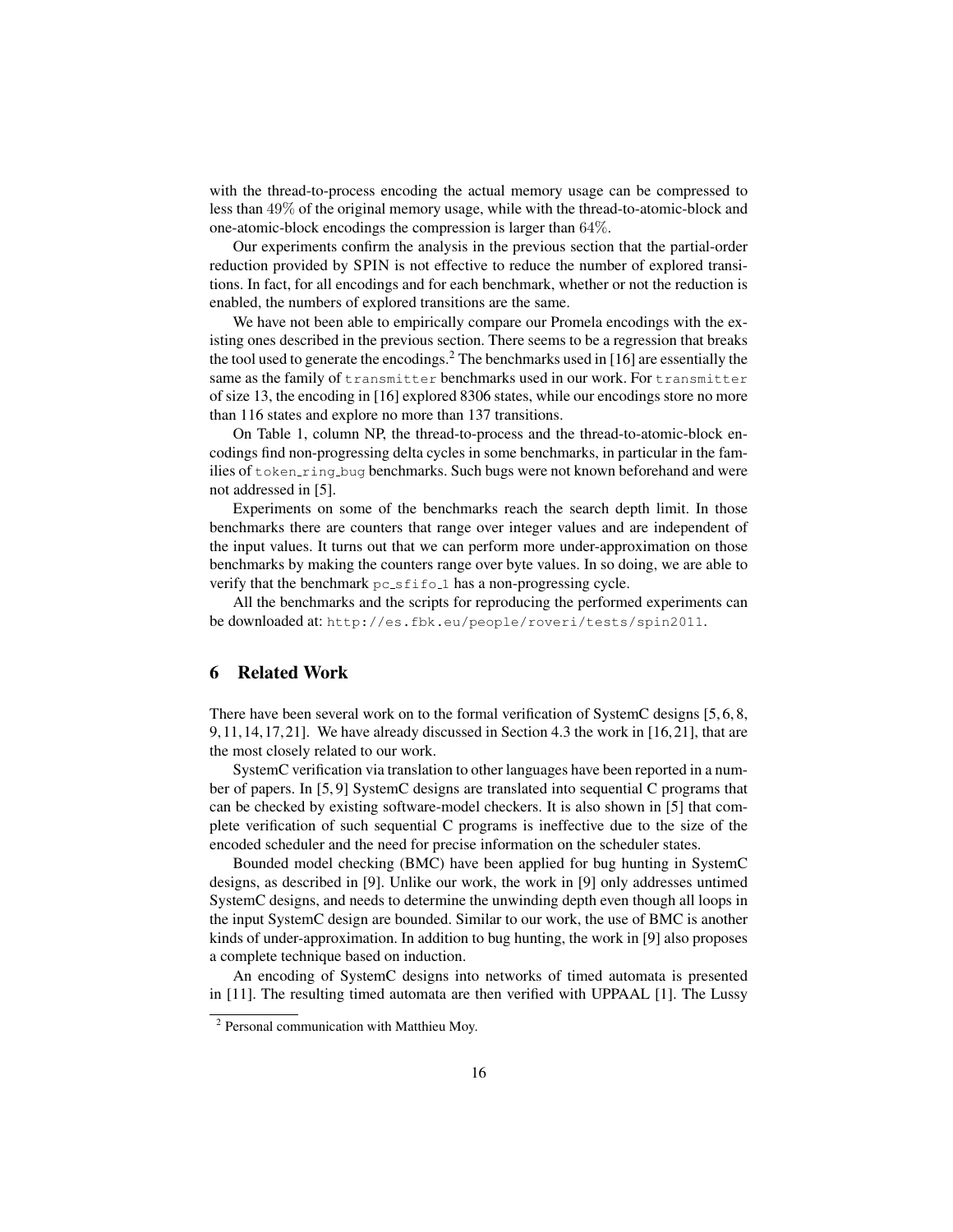tool chain described in [17] translates SystemC designs into sets of parallel automata. The automata themselves are in turn translated into different models, like SMV models and Lustre model. The experimental results in [11,17] demonstrate limited scalability of the proposed techniques, related to the symbolic techniques used to check the automata.

The work in [14] translates SystemC designs into labeled Kripke structures. However, the translation abstracts away the scheduler, that is, the scheduler is encoded implicitly in each of the threads, and the encoding only considers the evaluation phase.

In [5] we have proposed a technique, called ESST, for the verification of SystemC designs. The technique combines explicit model checking technique to deal with the scheduler and symbolic technique, based on the lazy predicate abstraction [10], to deal with the threads. In [6] we apply a partial-order reduction method to ESST. Although ESST shows promising results, the bottleneck caused by slow refinements make it inefficient for a quick bug finding, as confirmed by our experimental evaluation.

Recent work on monitoring SystemC properties is discussed in [20]. The work needs to modify the SystemC scheduler and instrument the design to observe desirable properties during simulations. However, SystemC simulations do not explore all possible schedules, and so the monitoring process can miss some bugs.

Weakly related to our work is the tool Scoot described in [3]. Scoot extracts from a SystemC design a flat C++ model that can be analyzed by SATABS [7]. The SystemC scheduler itself is included in the flat model. To the best of our knowledge, Scoot has only been used to synthesize a SystemC scheduler that can speed up simulations by performing race analysis [2]. Other work on scalable testing of SystemC designs by using partial-order reduction is described in [15].

## 7 Conclusions and Future Work

We have proposed three Promela encodings of SystemC designs, and have provided a thorough analysis of them in terms of the kinds of property they allow to verify, and in terms of the search behaviors during the verification. The empirical results obtained from our experiments on these encodings support the analytical comparison between the encodings. The results of experimental evaluation also show that our technique is effective and efficient in finding bugs, can detect non-progressing delta cycles, and can complement existing symbolic verification techniques based on lazy abstraction.

As future work, we will investigate the applicability of test generation to relieve the problem of range restrictions. We will address the problem of redundant thread interleavings. In fact, the POR techniques implemented in SPIN turn out to be largely ineffective in this setting.

Input values can also play a role in causing non-progressing delta cycles. As we restrict the range of input values, our technique can miss such non-progressing cycles. We would like to investigate the applicability of automatic techniques for checking non-termination.

Another direction of future work is to combine under-approximation and overapproximation techniques for full verification of SystemC designs. Finally, we would like to support more SystemC (and C++ in general) features, to allow our proposed technique to be tested on a larger set of benchmarks.